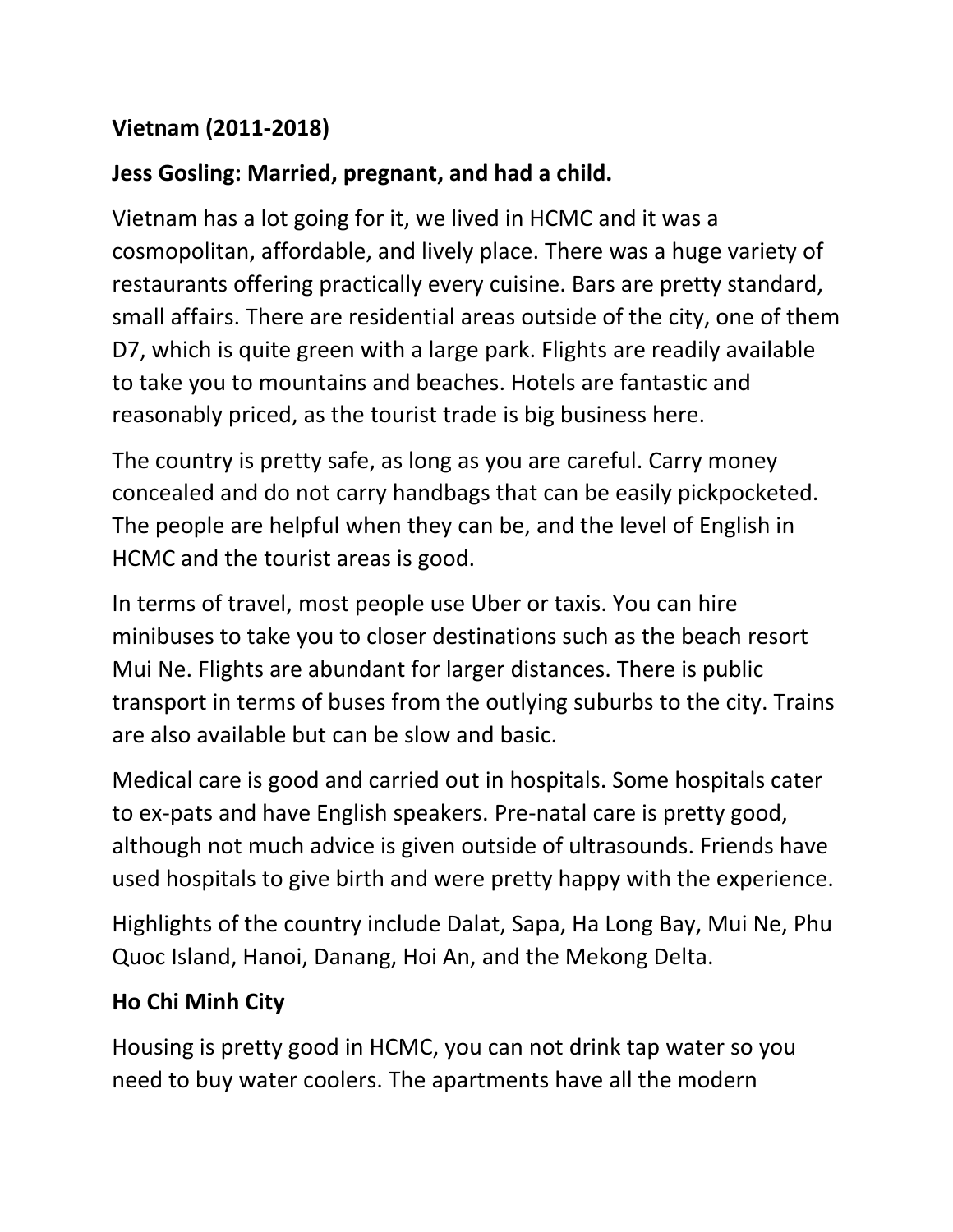conveniences you would expect. The ex-pat districts of D2 and D7 are the most expensive. Teachers usually live in apartments, but houses are quite affordable. Apartments are much more expensive if they are newer, or have conveniences such as a pool or gym.

In terms of restaurants, international food is not particularly expensive, and when I lived there, around half the price or less of the UK.

Shopping is reasonable and there are many western product shops, such as Annam.

Traffic is pretty major. It can take a long time to travel a short distance. Although saying this, I generally felt safer in a taxi in Vietnam as the speeds were so slow, compared to other SE Asian countries. Most expats invest in a motorbike to get around.

It is very possible to save a great deal of your salary here, as shopping and services are cheap. Cleaners, for example, can cost as little as \$3 or \$4 per hour. Any paid activities, such as sports, are also very reasonably priced.

Shopping was getting better by the time I left. There were shops that you would see on the high street in the UK in the malls. However, due to tax, items were around double the price of the UK. The tip here was to shop in the sales, of which there are plenty. Facebook groups often advertise second-hand furniture.

Phone contracts and the internet are easy to get. Most shops selling the phone contracts can speak English. You can set up internet through your landlord.

Most jobs can be done through the landlord. When you sign a deal on your apartment they can charge one- or two months rent, so check their fee. Also, your deposit will usually be two months' rent.